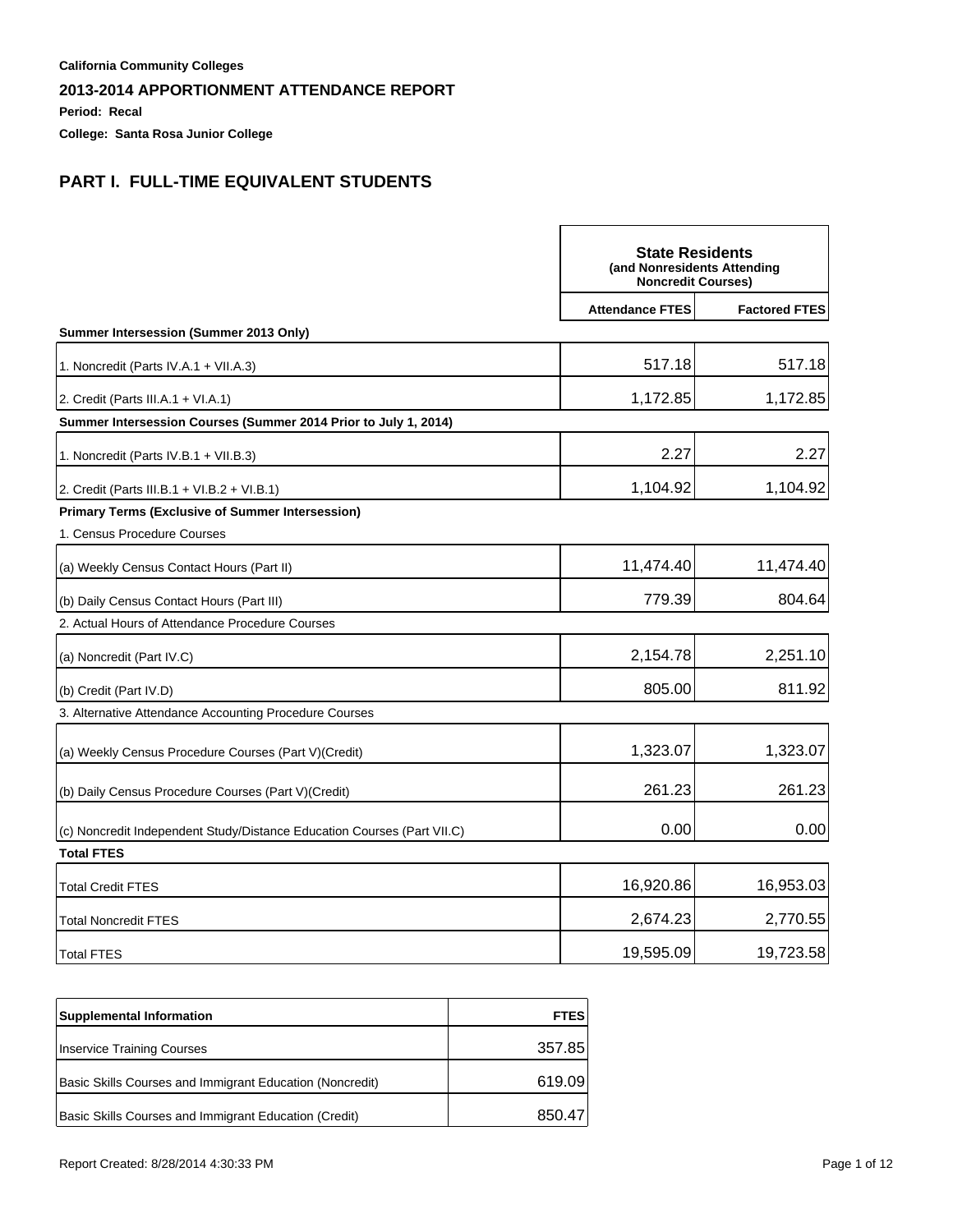**Period: Recal**

**College: Santa Rosa Junior College**

# **PART I. FULL-TIME EQUIVALENT STUDENTS**

|                                                                         | <b>Nonresidents</b>    |                      |
|-------------------------------------------------------------------------|------------------------|----------------------|
|                                                                         | <b>Attendance FTES</b> | <b>Factored FTES</b> |
| Summer Intersession (Summer 2013 Only)                                  |                        |                      |
| 1. Noncredit (Parts IV.A.1 + VII.A.3)                                   | 0.00                   | 0.00                 |
| 2. Credit (Parts III.A.1 + VI.A.1)                                      | 23.07                  | 23.07                |
| Summer Intersession Courses (Summer 2014 Prior to July 1, 2014)         |                        |                      |
| 1. Noncredit (Parts IV.B.1 + VII.B.3)                                   | 0.00                   | 0.00                 |
| 2. Credit (Parts III.B.1 + VI.B.2 + VI.B.1)                             | 26.75                  | 26.75                |
| <b>Primary Terms (Exclusive of Summer Intersession)</b>                 |                        |                      |
| 1. Census Procedure Courses                                             |                        |                      |
| (a) Weekly Census Contact Hours (Part II)                               | 246.50                 | 246.50               |
| (b) Daily Census Contact Hours (Part III)                               | 15.42                  | 15.92                |
| 2. Actual Hours of Attendance Procedure Courses                         |                        |                      |
| (a) Noncredit (Part IV.C)                                               | 0.00                   | 0.00                 |
| (b) Credit (Part IV.D)                                                  | 21.53                  | 21.72                |
| 3. Alternative Attendance Accounting Procedure Courses                  |                        |                      |
| (a) Weekly Census Procedure Courses (Part V) (Credit)                   | 20.30                  | 20.30                |
| (b) Daily Census Procedure Courses (Part V)(Credit)                     | 8.75                   | 8.75                 |
| (c) Noncredit Independent Study/Distance Education Courses (Part VII.C) | 0.00                   | 0.00                 |
| <b>Total FTES</b>                                                       |                        |                      |
| <b>Total Credit FTES</b>                                                | 362.32                 | 363.01               |
| <b>Total Noncredit FTES</b>                                             | 0.00                   | 0.00                 |
| <b>Total FTES</b>                                                       | 362.32                 | 363.01               |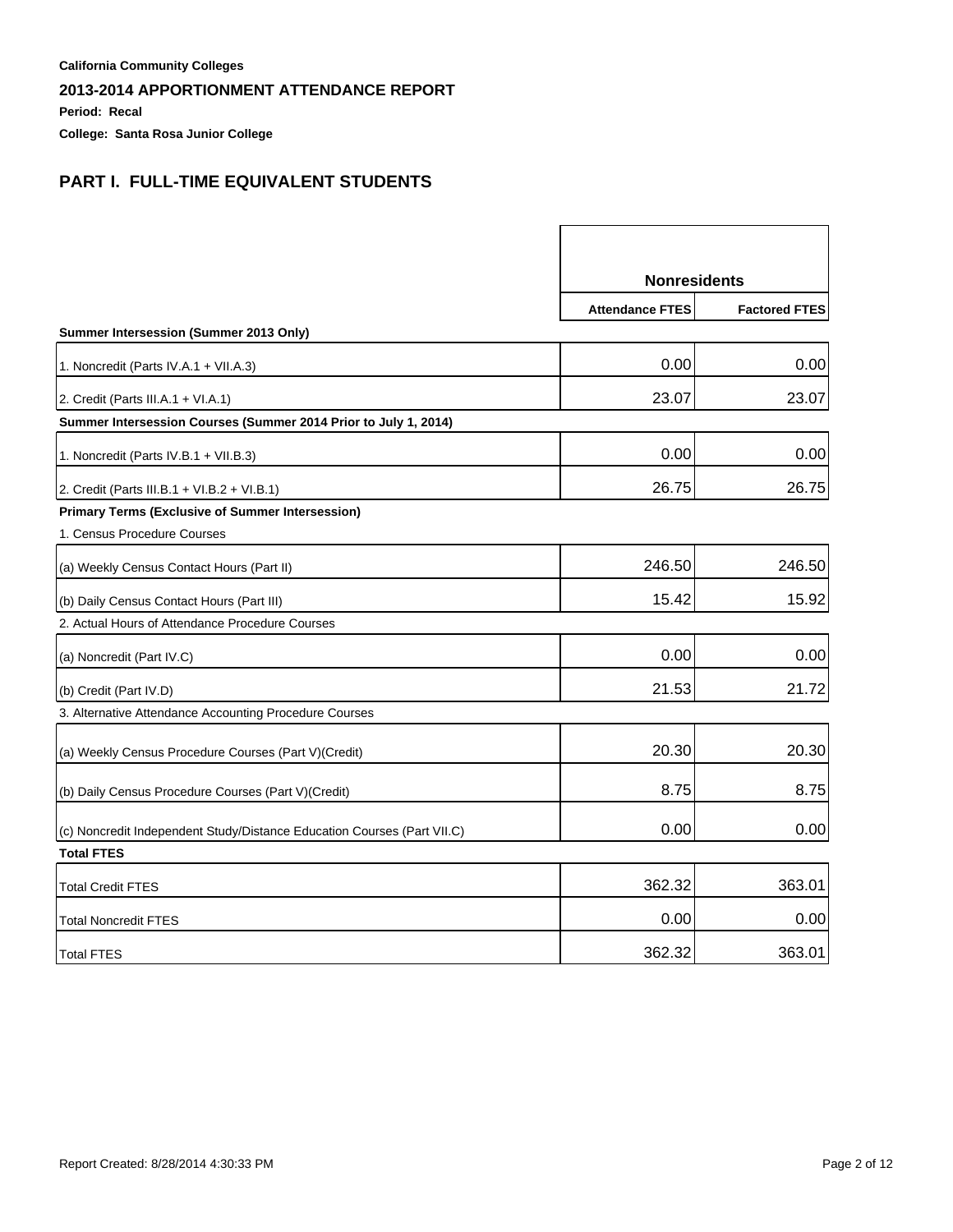**Period: Recal**

**College: Santa Rosa Junior College**

### **PART II. STUDENT CONTACT HOURS OF WEEKLY CENSUS PROCEDURE COURSES**

| Reference:<br>Education Code Section 84750<br>Title 5 Sections 55100, 58003.1(b), 58004, 58050, 58051 | <b>Contact Hours</b><br>of State Residents | <b>Contact Hours</b><br>of Nonresidents<br>(ECS 76140)* |
|-------------------------------------------------------------------------------------------------------|--------------------------------------------|---------------------------------------------------------|
| A. First Primary Term                                                                                 |                                            |                                                         |
| 1. 1st CW Day                                                                                         | 142,384.92                                 | 3,103.62                                                |
| 2. 1st CW Extended Day                                                                                | 35,289.58                                  | 728.34                                                  |
| <b>B. Second Primary Term</b>                                                                         |                                            |                                                         |
| 1. 1st CW Day                                                                                         | 129,897.25                                 | 2,851.10                                                |
| 2. 1st CW Extended Day                                                                                | 36,660.15                                  | 711.80                                                  |
| <b>C. Third Primary Term</b>                                                                          |                                            |                                                         |
| 1. 1st CW Day                                                                                         | 0.00                                       | 0.00                                                    |
| 2. 1st CW Extended Day                                                                                | 0.00                                       | 0.00                                                    |

| <b>Calculated FTES</b>               | <b>Resident FTES</b> | <b>Nonresident FTES</b> |
|--------------------------------------|----------------------|-------------------------|
| First Period Report Part 1.C.(1)(a)  | 12,561.89            | 280.96                  |
| Second Period Report Part 1.C.(1)(a) | 11,590.72            | 259.37                  |
| Annual Period Report Part 1.C.(1)(a) | 11,512.07            | 247.91                  |
| ReCal Period Report Part 1.C.(1)(a)  | 11,474.40            | 246.50                  |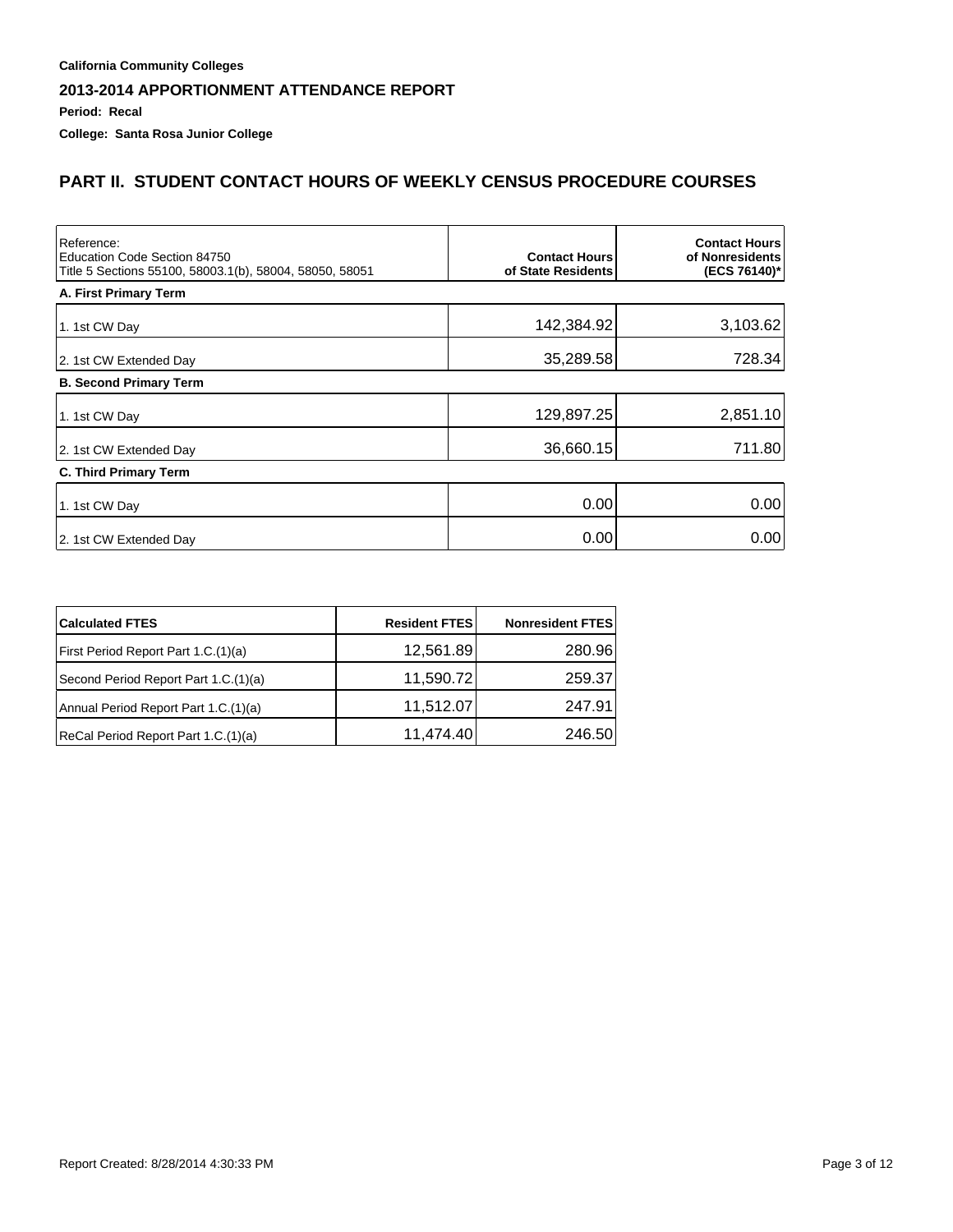**Period: Recal**

**College: Santa Rosa Junior College**

## **PART III. STUDENT CONTACT HOURS OF DAILY CENSUS PROCEDURE COURSES**

| Reference:<br>Education Code Section 84750<br>Title 5 Sections 55100, 58003.1(b), 58004, 58050, 58051 | <b>Contact Hours</b><br>of State Residents | <b>Contact Hours</b><br>of Nonresidents<br>(ECS 76140)* |
|-------------------------------------------------------------------------------------------------------|--------------------------------------------|---------------------------------------------------------|
| A. Summer Intersession Courses (Summer 2013 Only)                                                     |                                            |                                                         |
| 1.1st CD                                                                                              | 396,098.19                                 | 7,665.90                                                |
| B. Summer Intersession Courses (Summer 2014 Prior to July 1, 2014)                                    |                                            |                                                         |
| 1. 1st CD                                                                                             | 399,456.10                                 | 10,218.10                                               |
| C. July 1 - December 31, 2013 (Exclusive of Summer Intersession)                                      |                                            |                                                         |
| 1. 1st CD Day                                                                                         | 131,627.61                                 | 2,249.30                                                |
| 2. 1st CD Extended Day                                                                                | 69,619.84                                  | 1,160.60                                                |
| January 1 - April 15, 2014                                                                            |                                            |                                                         |
| 3. 1st CW Day                                                                                         | 148,379.09                                 | 3,533.00                                                |
| 4. 1st CW Extended Day                                                                                | 55,302.15                                  | 1,114.30                                                |
| April 16 - June 30, 2014                                                                              |                                            |                                                         |
| 5. 1st CW Day                                                                                         | 3,384.70                                   | 18.00                                                   |
| 6. 1st CW Extended Day                                                                                | 867.20                                     | 18.00                                                   |

| <b>Calculated FTES</b>     |                 | <b>Resident FTES</b> | <b>Nonresident FTES</b> |
|----------------------------|-----------------|----------------------|-------------------------|
|                            | Part 1.A.(2)    | 800.63               | 17.02                   |
|                            | Part 1.B.(2)    | 901.16               | 0.00                    |
| <b>First Period Report</b> | Part 1.C.(1)(b) | 805.10               | 14.93                   |
|                            | Part 1.A.(2)    | 801.04               | 16.71                   |
|                            | Part 1.B.(2)    | 1,086.16             | 0.00                    |
| Second Period Report       | Part 1.C.(1)(b) | 816.55               | 16.98                   |
|                            | Part 1.A.(2)    | 801.74               | 16.01                   |
|                            | Part 1.B.(2)    | 820.03               | 21.62                   |
| Annual Period Report       | Part 1.C.(1)(b) | 802.39               | 15.44                   |
|                            | Part 1.A.(2)    | 754.47               | 14.60                   |
|                            | Part 1.B.(2)    | 760.87               | 19.46                   |
| ReCal Period Report        | Part 1.C.(1)(b) | 779.39               | 15.42                   |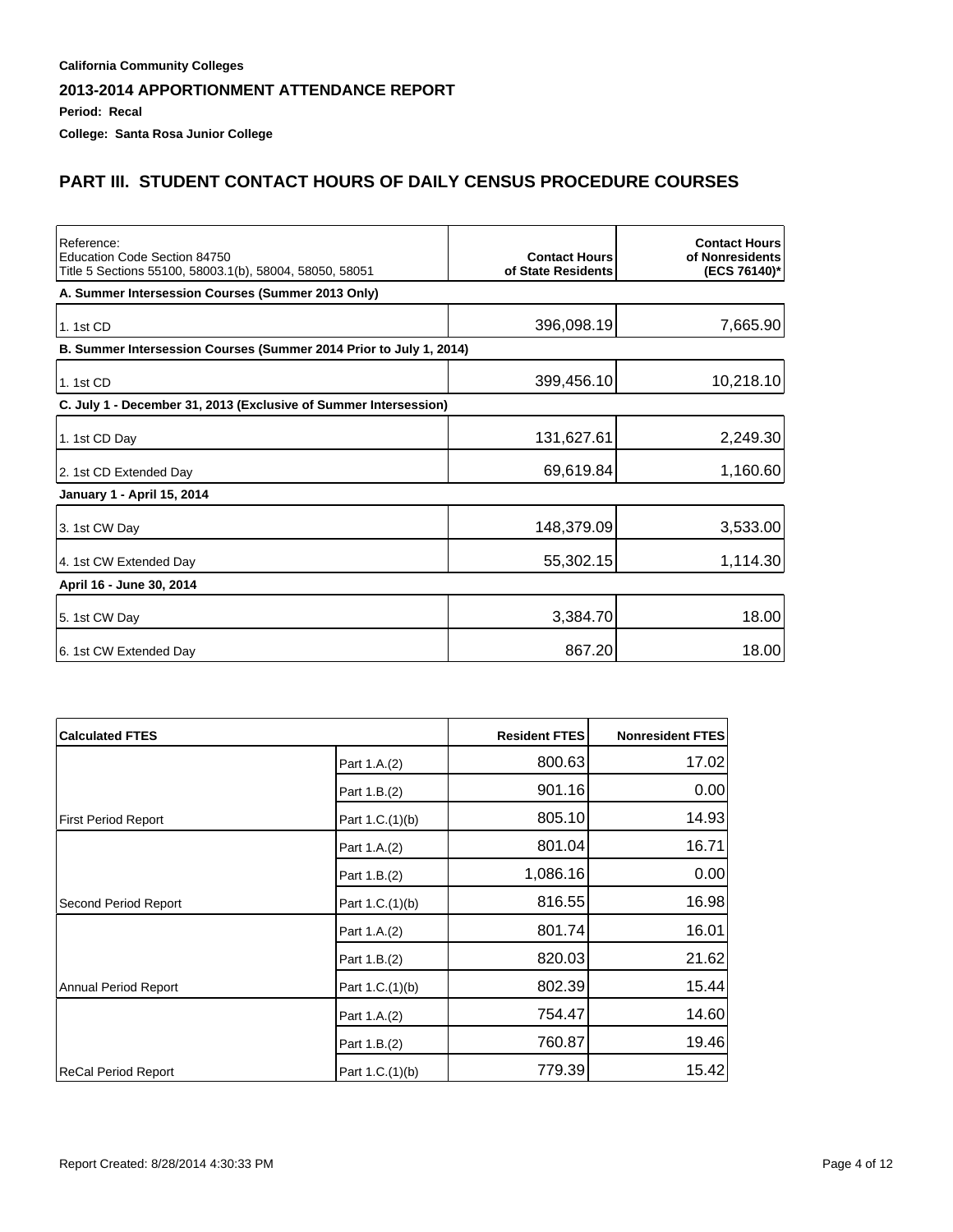**Period: Recal**

**College: Santa Rosa Junior College**

# **PART IV. STUDENT CONTACT HOURS OF ACTUAL HOURS OF ATTENDANCE**

| Reference:<br>Education Code Section 84750<br>Title 5 Sections 55100, 58003.1(b), 58003.1(e), 58007 | <b>Contact Hours</b><br>of State Residents | <b>Contact Hours</b><br>of Nonresidents<br>(ECS 76140)* |
|-----------------------------------------------------------------------------------------------------|--------------------------------------------|---------------------------------------------------------|
| A. Summer Intersession Courses (Summer 2013 Only)                                                   |                                            |                                                         |
| 1. Noncredit Courses                                                                                | 271,517.65                                 | 0.00                                                    |
| 2. Credit Courses                                                                                   | 86,939.71                                  | 2,354.98                                                |
| B. Summer Intersession Courses (Summer 2014 Prior to July 1, 2014)                                  |                                            |                                                         |
| 1. Noncredit Courses                                                                                | 1,189.83                                   | 0.00                                                    |
| 2. Credit Courses                                                                                   | 17,584.39                                  | 321.06                                                  |
| C. Noncredit Courses (Exclusive of Summer Intersession)                                             |                                            |                                                         |
| 1. July 1 - December 31, 2013                                                                       | 526,105.44                                 | 0.00                                                    |
| 2. January 1 - April 15, 2014                                                                       | 22,390.88                                  | 0.00                                                    |
| 3. April 16 - June 30, 2014                                                                         | 582,763.25                                 | 0.00                                                    |
| D. Credit Courses (Exclusive of Summer Intersession)                                                |                                            |                                                         |
| 1. July 1 - December 31, 2013 Day                                                                   | 122,043.25                                 | 5,089.54                                                |
| 2. July 1 - December 31, 2013 Extended Day                                                          | 53,885.85                                  | 369.00                                                  |
| 3. January 1 - April 15, 2014 Day                                                                   | 44,203.20                                  | 635.62                                                  |
| 4. January 1 - April 15, 2014 Extended Day                                                          | 15,551.38                                  | 283.14                                                  |
| 5. April 16 - June 30, 2014 Day                                                                     | 146,856.54                                 | 4,533.45                                                |
| 6. April 16 - June 30, 2014 Extended Day                                                            | 40,085.51                                  | 392.29                                                  |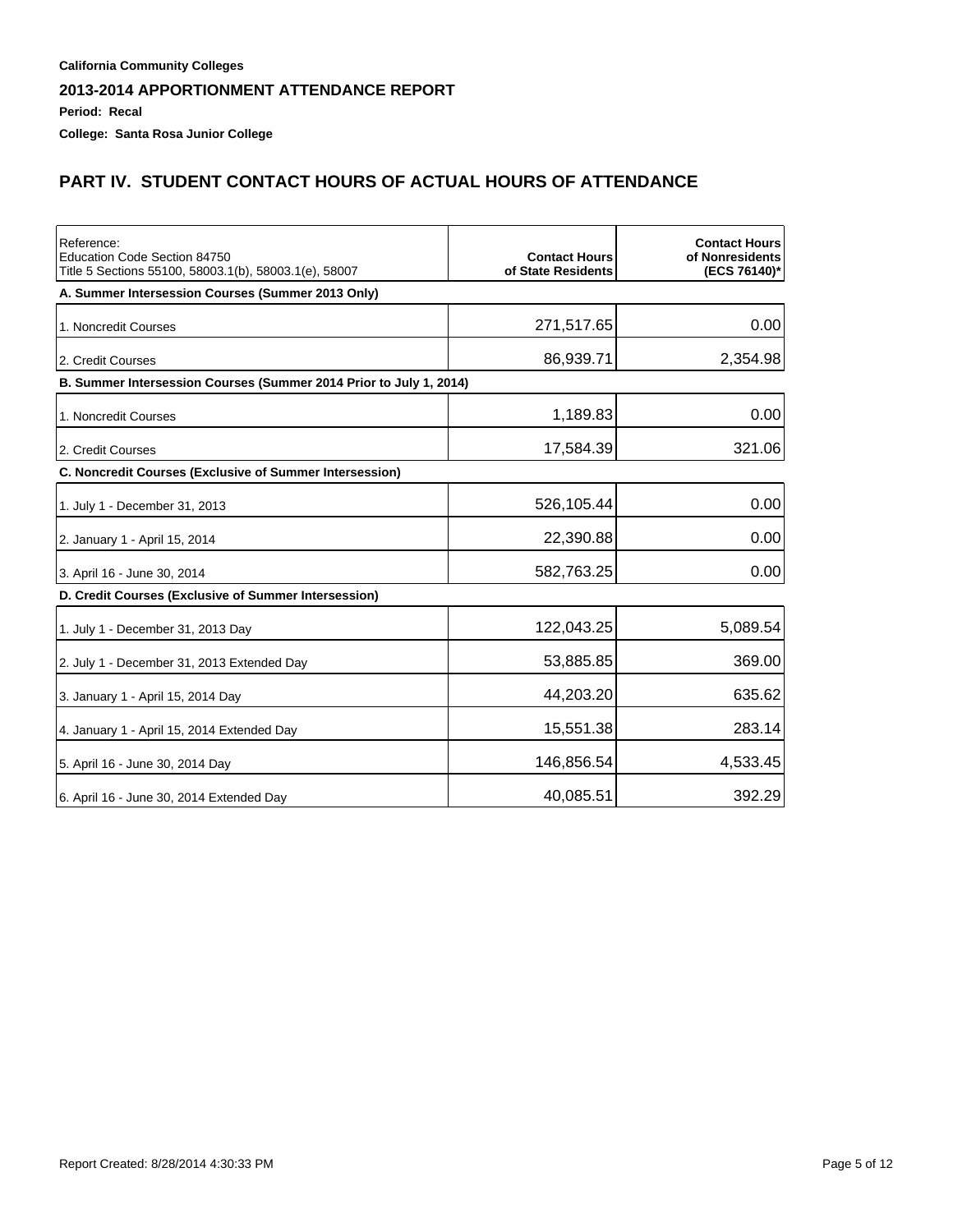## **PART IV. STUDENT CONTACT HOURS OF ACTUAL HOURS OF ATTENDANCE**

| <b>Calculated FTES</b>     |                 | <b>Resident FTES</b> | <b>Nonresident FTES</b> |
|----------------------------|-----------------|----------------------|-------------------------|
|                            | Part 1.A.(1)    | 517.18               | 0.00                    |
|                            | Part 1.A.(2)    | 148.73               | 2.79                    |
|                            | Part 1.B.(1)    | 0.08                 | 0.00                    |
|                            | Part 1.B.(2)    | 0.00                 | 0.00                    |
|                            | Part 1.C.(2)(a) | 1,968.48             | 0.00                    |
| First Period Report        | Part 1.C.(2)(b) | 624.35               | 20.06                   |
|                            | Part 1.A.(1)    | 517.18               | 0.00                    |
|                            | Part 1.A.(2)    | 148.73               | 2.79                    |
|                            | Part 1.B.(1)    | 0.08                 | 0.00                    |
|                            | Part 1.B.(2)    | 0.00                 | 0.00                    |
|                            | Part 1.C.(2)(a) | 2,158.25             | 0.00                    |
| Second Period Report       | Part 1.C.(2)(b) | 852.11               | 23.77                   |
|                            | Part 1.A.(1)    | 517.18               | 0.00                    |
|                            | Part 1.A.(2)    | 148.73               | 2.79                    |
|                            | Part 1.B.(1)    | 2.27                 | 0.00                    |
|                            | Part 1.B.(2)    | 33.40                | 0.67                    |
|                            | Part 1.C.(2)(a) | 2,154.78             | 0.00                    |
| Annual Period Report       | Part 1.C.(2)(b) | 805.00               | 21.53                   |
|                            | Part 1.A.(1)    | 517.18               | 0.00                    |
|                            | Part 1.A.(2)    | 165.60               | 4.49                    |
|                            | Part 1.B.(1)    | 2.27                 | 0.00                    |
|                            | Part 1.B.(2)    | 33.49                | 0.61                    |
|                            | Part 1.C.(2)(a) | 2,154.78             | 0.00                    |
| <b>ReCal Period Report</b> | Part 1.C.(2)(b) | 805.00               | 21.53                   |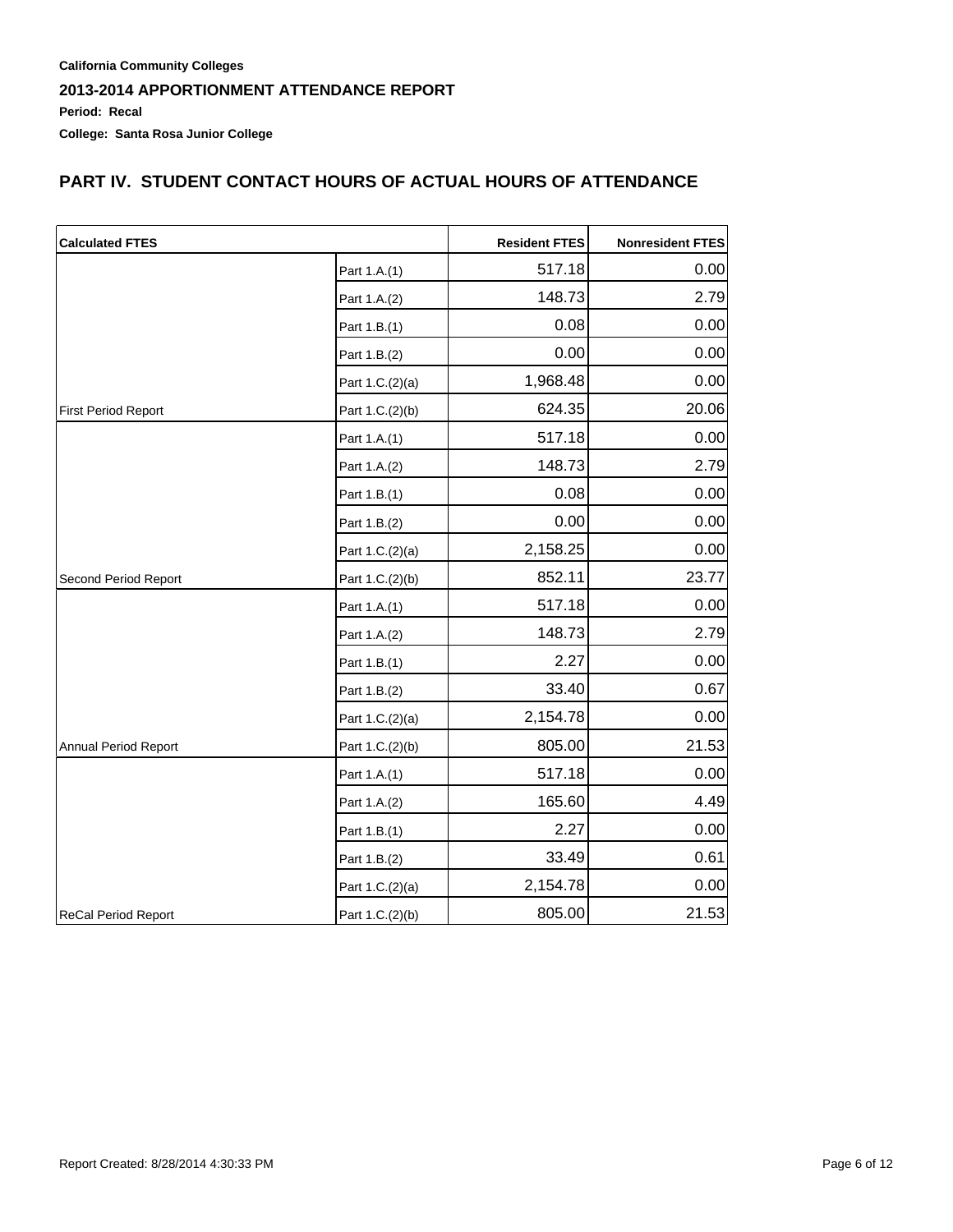**Period: Recal**

**College: Santa Rosa Junior College**

### **PART V. ALTERNATIVE ATTENDANCE ACCOUNTING PROCEDURE WEEKLY CENSUS**

| Reference:<br>Education Code Section 84750<br>Title 5 Sections 55100, 58003.1(f), 58050, 58051, 58009,58009.5 | <b>Contact Hours</b><br>of State Residents | <b>Contact Hours</b><br>of Nonresidents<br>(ECS 76140)* |
|---------------------------------------------------------------------------------------------------------------|--------------------------------------------|---------------------------------------------------------|
| A. First Primary Term                                                                                         |                                            |                                                         |
| 1. 1st CW Day                                                                                                 | 6,826.00                                   | 142.00                                                  |
| 2. 1st CW Extended Day                                                                                        | 11,448.50                                  | 145.00                                                  |
| <b>B. Second Primary Term</b>                                                                                 |                                            |                                                         |
| 1. 1st CW Day                                                                                                 | 7,441.50                                   | 166.00                                                  |
| 2. 1st CW Extended Day                                                                                        | 13,976.00                                  | 156.00                                                  |
| <b>C. Third Primary Term</b>                                                                                  |                                            |                                                         |
| 1. 1st CW Day                                                                                                 | 0.00                                       | 0.00                                                    |
| 2. 1st CW Extended Day                                                                                        | 0.00                                       | 0.00                                                    |

| <b>Calculated FTES</b>                | <b>Resident FTES</b> | <b>Nonresident FTES</b> |
|---------------------------------------|----------------------|-------------------------|
| First Period Report Part 1.C. (3) (a) | 810.46               | 9.58                    |
| Second Period Report Part 1.C.(3)(a)  | 1,251.03             | 20.13                   |
| Annual Period Report Part 1.C.(3)(a)  | 1,315.87             | 20.10                   |
| ReCal Period Report Part 1.C.(3)(a)   | 1,323.07             | 20.30                   |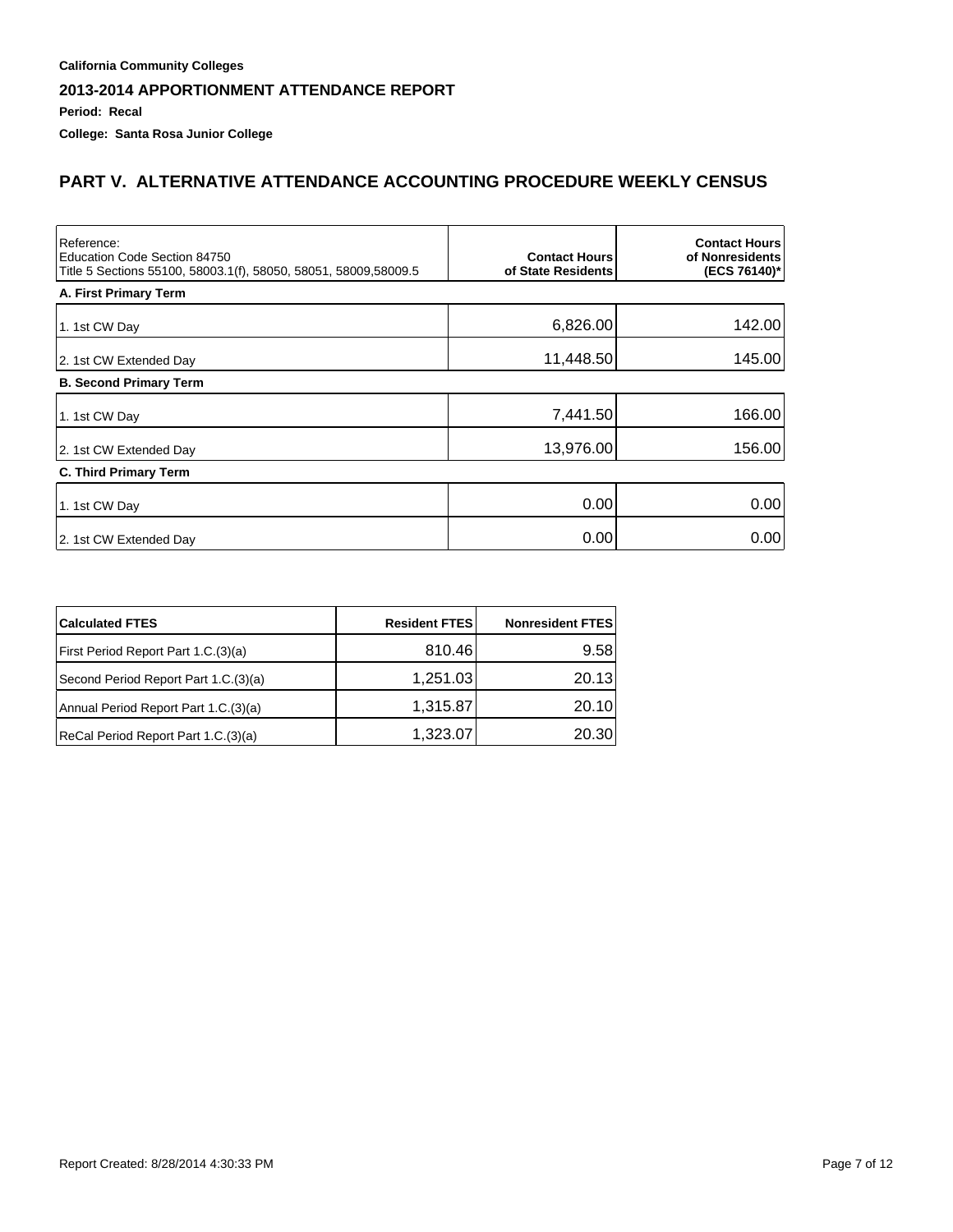**Period: Recal**

**College: Santa Rosa Junior College**

## **PART VI. ALTERNATIVE ATTENDANCE ACCOUNTING PROCEDURE DAILY CENSUS**

| Reference:<br>Education Code Section 84750<br>Title 5 Sections 55100, 58003.1(f), 58050, 58051, 58009.5 | <b>Contact Hours</b><br>of State Residents | <b>Contact Hours</b><br>of Nonresidents<br>(ECS 76140)* |
|---------------------------------------------------------------------------------------------------------|--------------------------------------------|---------------------------------------------------------|
| A. Summer Intersession Courses (Summer 2013 Only)                                                       |                                            |                                                         |
| 1.1st CD                                                                                                | 132,711.25                                 | 2,091.25                                                |
| B. Summer Intersession Courses (Summer 2014 Prior to July 1, 2014)                                      |                                            |                                                         |
| 1.1st CD                                                                                                | 163,043.15                                 | 3,504.75                                                |
| C. July 1 - December 31, 2013 (Exclusive of Summer Intersession)                                        |                                            |                                                         |
| 1. 1st CD Day                                                                                           | 140.00                                     | 0.00                                                    |
| 2. 1st CD Extended Day                                                                                  | 61,845.00                                  | 568.75                                                  |
| January 1 - April 15, 2014                                                                              |                                            |                                                         |
| 3. 1st CW Day                                                                                           | 2,978.50                                   | 447.30                                                  |
| 4. 1st CW Extended Day                                                                                  | 70,992.43                                  | 3,569.31                                                |
| April 16 - June 30, 2014                                                                                |                                            |                                                         |
| 5. 1st CW Day                                                                                           | 0.00                                       | 0.00                                                    |
| 6. 1st CW Extended Day                                                                                  | 1,191.05                                   | 8.75                                                    |

| <b>Calculated FTES</b>     |                 | <b>Resident FTES</b> | <b>Nonresident FTES</b> |
|----------------------------|-----------------|----------------------|-------------------------|
|                            | Part 1.A.(2)    | 245.95               | 3.68                    |
|                            | Part 1.B.(2)    | 0.00                 | 0.00                    |
| <b>First Period Report</b> | Part 1.C.(3)(b) | 238.69               | 2.20                    |
|                            | Part 1.A.(2)    | 246.18               | 3.78                    |
|                            | Part 1.B.(2)    | 0.00                 | 0.00                    |
| Second Period Report       | Part 1.C.(3)(b) | 224.60               | 4.90                    |
|                            | Part 1.A.(2)    | 246.18               | 3.78                    |
|                            | Part 1.B.(2)    | 304.53               | 7.21                    |
| Annual Period Report       | Part 1.C.(3)(b) | 261.68               | 8.82                    |
|                            | Part 1.A.(2)    | 252.78               | 3.98                    |
|                            | Part 1.B.(2)    | 310.56               | 6.68                    |
| ReCal Period Report        | Part 1.C.(3)(b) | 261.23               | 8.75                    |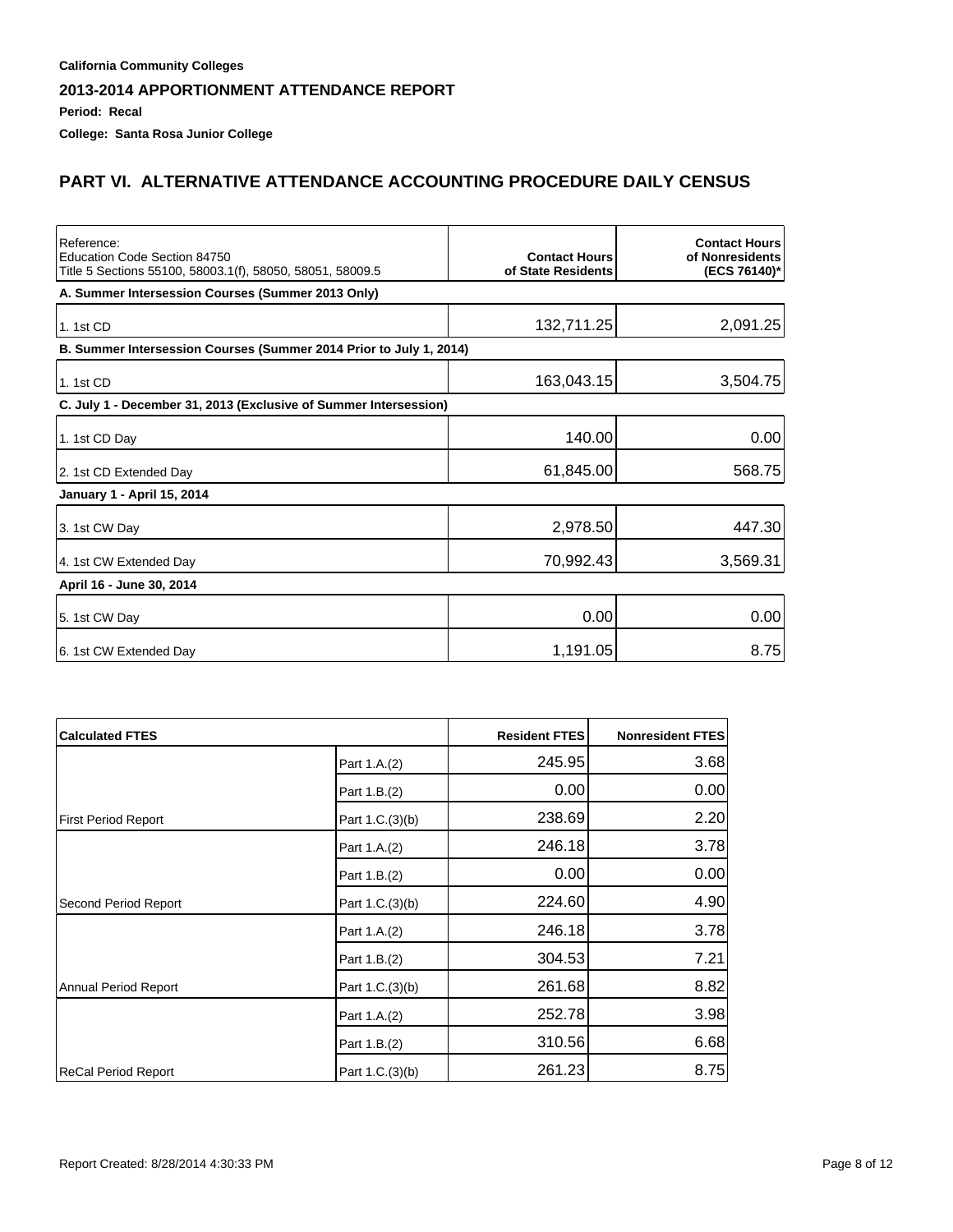**Period: Recal**

**College: Santa Rosa Junior College**

### **PART VII. ALTERNATIVE ATTENDANCE ACCOUNTING PROCEDURE Noncredit**

| Reference:<br>Education Code Sections 66700, 70901, 84750, 84757<br>Title 5 Sections 58003.1(f)(2), 55200, 55230, 55250 | <b>Contact Hours</b><br>of State Residents | <b>Contact Hours</b><br>of Nonresidents<br>(ECS 76140)* |
|-------------------------------------------------------------------------------------------------------------------------|--------------------------------------------|---------------------------------------------------------|
| A. Summer Intersession Courses (Summer 2013 Only)                                                                       |                                            |                                                         |
| 1. 1st CD                                                                                                               | 0.00                                       | 0.00                                                    |
| 2. 2nd CD                                                                                                               | 0.00                                       | 0.00                                                    |
| 3. Average                                                                                                              | 0.00                                       | 0.00                                                    |
| B. Summer Intersession Courses (Summer 2014 Prior to July 1, 2014)                                                      |                                            |                                                         |
| 1. 1st CD                                                                                                               | 0.00                                       | 0.00                                                    |
| 2. 2nd CD                                                                                                               | 0.00                                       | 0.00                                                    |
| 3. Average                                                                                                              | 0.00                                       | 0.00                                                    |
| C. July 1 - December 31, 2013 (Exclusive of Summer Intersession)                                                        |                                            |                                                         |
| 1. 1st CD Day                                                                                                           | 0.00                                       | 0.00                                                    |
| 2. 1st CD Extended Day                                                                                                  | 0.00                                       | 0.00                                                    |
| 3. 2nd CD Day                                                                                                           | 0.00                                       | 0.00                                                    |
| 4. 2nd CD Extended Day                                                                                                  | 0.00                                       | 0.00                                                    |
| 5. Average                                                                                                              | 0.00                                       | 0.00                                                    |
| January 1 - April 15, 2014                                                                                              |                                            |                                                         |
| 6. 1st CW Day                                                                                                           | 0.00                                       | 0.00                                                    |
| 7. 1st CW Extended Day                                                                                                  | 0.00                                       | 0.00                                                    |
| 8. 2nd CD Day                                                                                                           | 0.00                                       | 0.00                                                    |
| 9. 2nd CD Extended Day                                                                                                  | 0.00                                       | 0.00                                                    |
| 10. Average                                                                                                             | 0.00                                       | 0.00                                                    |
| April 16 - June 30, 2014                                                                                                |                                            |                                                         |
| 11. 1st CW Day                                                                                                          | 0.00                                       | 0.00                                                    |
| 12. 1st CW Extended Day                                                                                                 | 0.00                                       | 0.00                                                    |
| 13. 2nd CD Day                                                                                                          | 0.00                                       | 0.00                                                    |
| 14. 2nd CD Extended Day                                                                                                 | 0.00                                       | 0.00                                                    |
| 15. Average                                                                                                             | 0.00                                       | 0.00                                                    |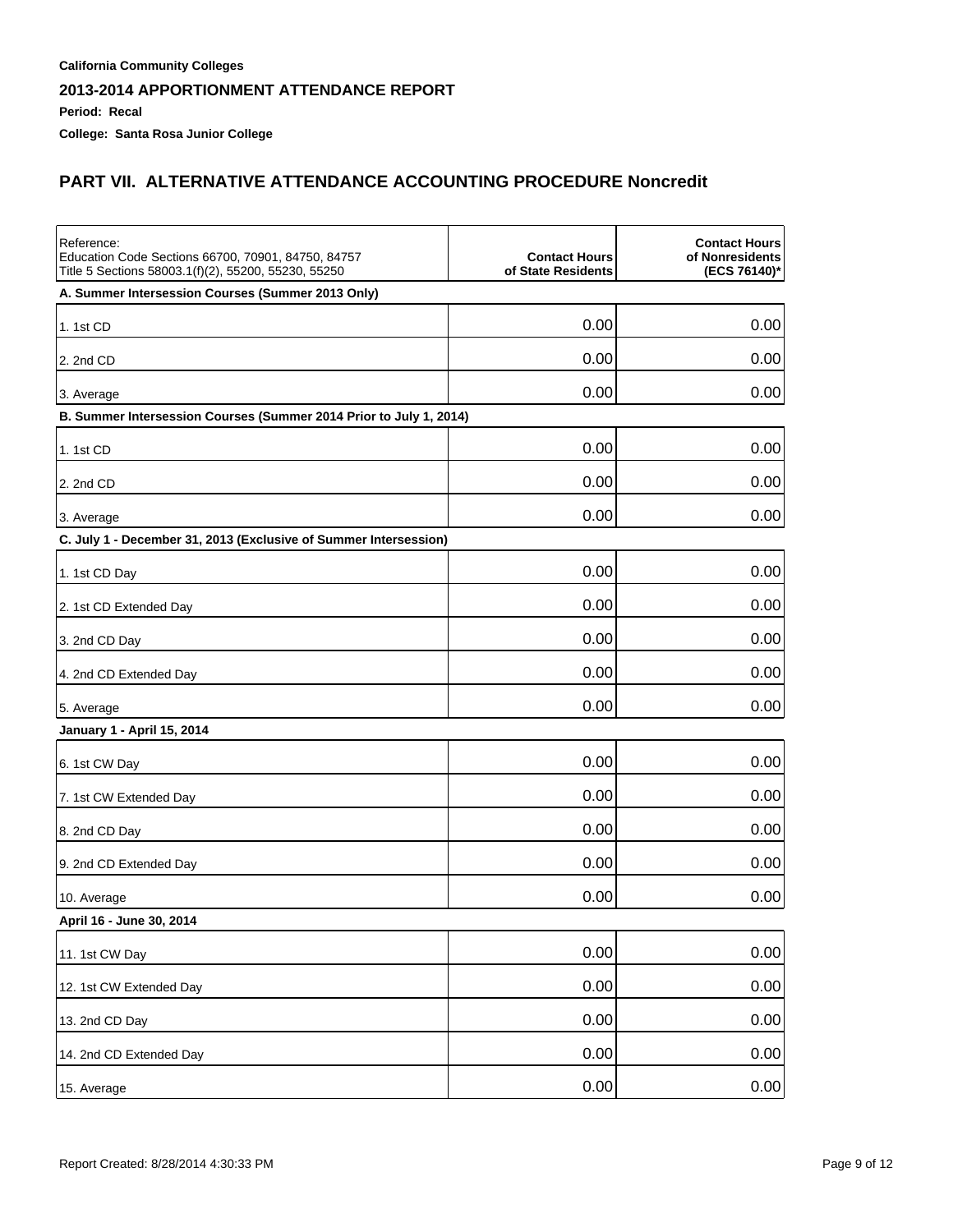# **PART VII. ALTERNATIVE ATTENDANCE ACCOUNTING PROCEDURE Noncredit**

| <b>Calculated FTES</b>     |                 | <b>Resident FTES</b> | Nonresident FTES |
|----------------------------|-----------------|----------------------|------------------|
|                            | Part 1.A.(1)    | 0.00                 | 0.00             |
|                            | Part 1.B.(1)    | 0.00                 | 0.00             |
| <b>First Period Report</b> | Part 1.C.(3)(c) | 0.00                 | 0.00             |
|                            | Part 1.A.(1)    | 0.00                 | 0.00             |
|                            | Part 1.B.(1)    | 0.00                 | 0.00             |
| Second Period Report       | Part 1.C.(3)(c) | 0.00                 | 0.00             |
|                            | Part 1.A.(1)    | 0.00                 | 0.00             |
|                            | Part 1.B.(1)    | 0.00                 | 0.00             |
| Annual Period Report       | Part 1.C.(3)(c) | 0.00                 | 0.00             |
|                            | Part 1.A.(1)    | 0.00                 | 0.00             |
|                            | Part 1.B.(1)    | 0.00                 | 0.00             |
| ReCal Period Report        | Part 1.C.(3)(c) | 0.00                 | 0.00             |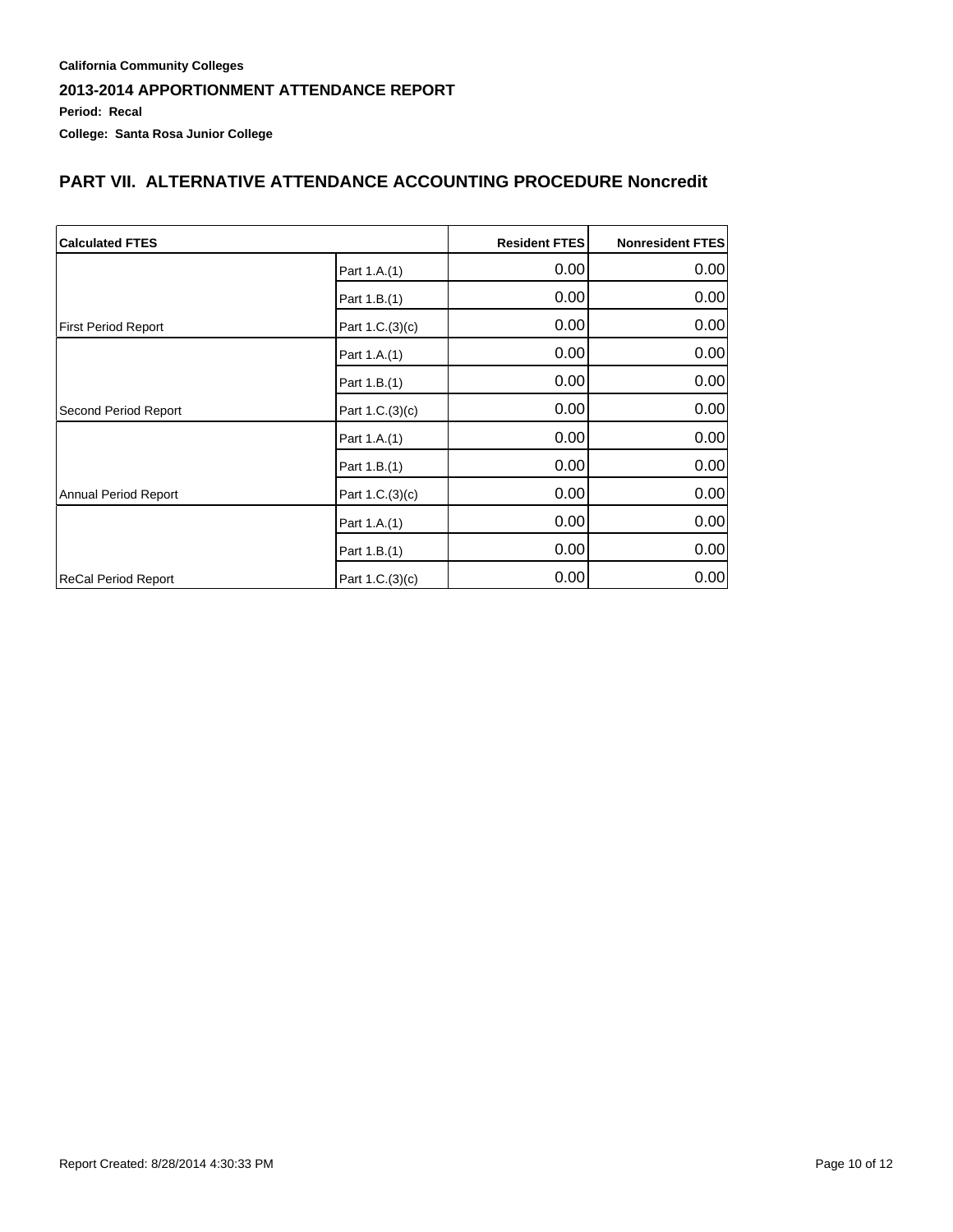**Period: P1**

**College: Santa Rosa Junior College**

### **PART VIII. FTES ANNUALIZERS AND TERM LENGTH MULTIPLIERS**

|                             | Annualizer |
|-----------------------------|------------|
| <b>First Period Report</b>  |            |
| A. Part II                  | 2.0444     |
| <b>B.</b> Part III          | 2.0315     |
| C. Part IV Noncredit        | 1.9613     |
| Part IV Credit              | 1.8518     |
| D. Part V                   | 2.0320     |
| E. Part VI                  | 2.0320     |
| F. Part V                   | 1.0000     |
| <b>Second Period Report</b> |            |
| A. Part II                  | 1.0000     |
| <b>B.</b> Part III          | 1.0000     |
| C. Part IV Noncredit        | 2.0672     |
| Part IV Credit              | 1.9475     |
| D. Part V                   | 1.0000     |
| E. Part VI                  | 1.0000     |
| F. Part V                   | 1.0000     |

|                           | <b>Term Length Multiplier</b> |
|---------------------------|-------------------------------|
| <b>First Primary Term</b> | 17.50                         |
| Second Primary Term       | 17.50                         |
| Third Primary Term        | 0.00                          |